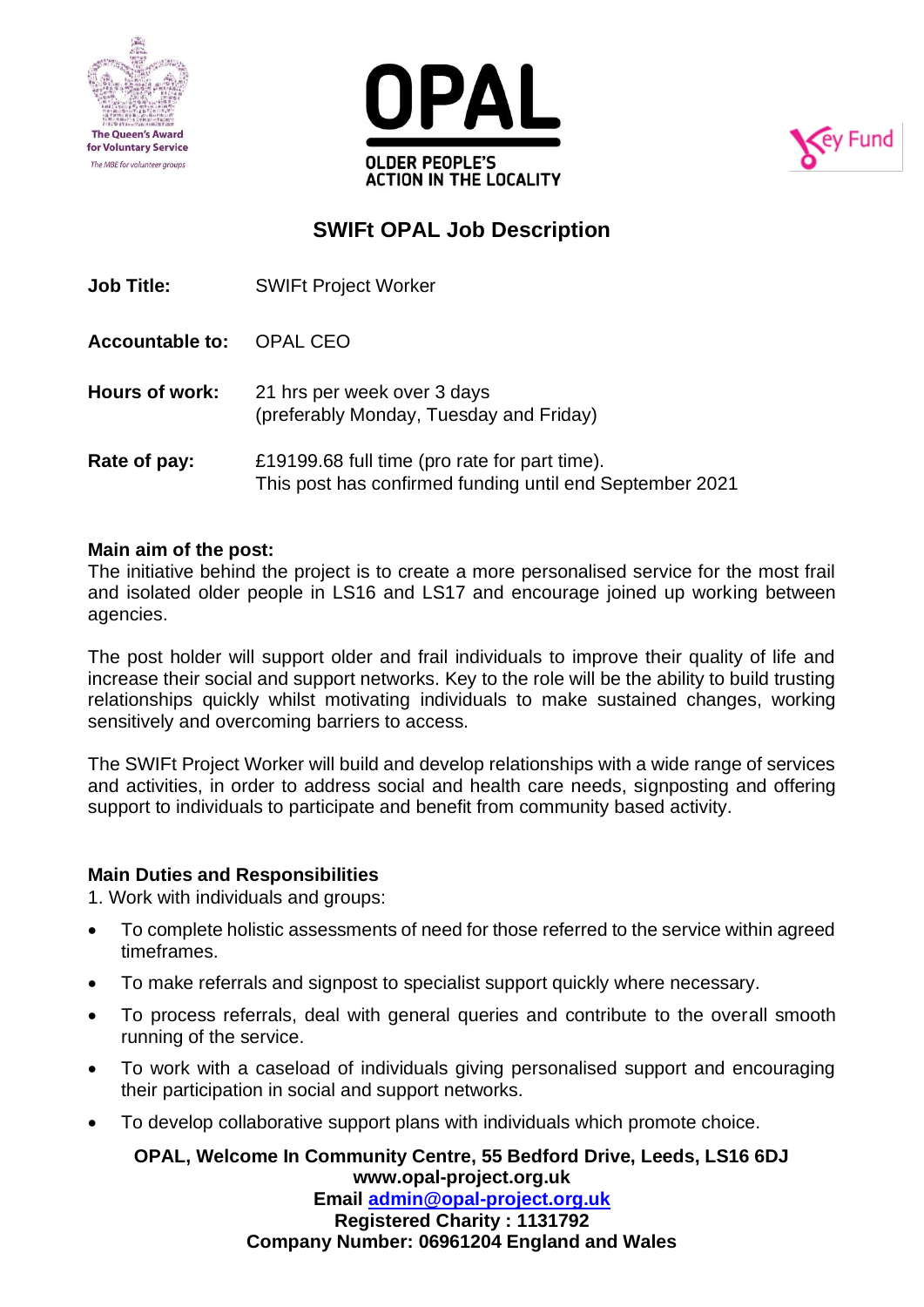- To identify any barriers to people accessing services and activities and work with individuals to overcome these.
- To use a range of techniques and interventions to support people, including those with long term conditions and mental health issues, to self-manage their health and encourage behavioural and lifestyle change.
- To monitor and record outcomes of all those accessing the service through the use of recognised assessment tools and outcome measures.
- 2. Development work:
- Network productively with local people, community groups and other agencies.
- Identify and set up productive partnerships, and formalise partnerships with local people, community groups and other agencies that may have an impact on health and wellbeing, and support individuals to access these.
- To work closely with stakeholders, reviewing pathways in conjunction with the Manager to ensure that provision is of a consistently high quality.
- To gather and collate statistical and other information and data as required, to report on activity and outcomes and ensure effective qualitative and quantitative monitoring and evaluation of the service.
- To ensure that client records and other information systems are completed accurately and within agreed timescales.
- To ensure that support undertaken is meaningful, respectful, promotes selfdetermination and is in line with the individual support plan.
- To adhere to organisational policies and procedures relating to risk and personal safety.
- To represent the organisation in a knowledgeable and professional manner at all times.
- To maintain appropriate professional boundaries at all times.
- 3. Internal Liaison
- Take part in internal meetings as required.
- Take part in one-to-one meetings and appraisal sessions with OPAL's CEO.
- To identify own training and development needs in conjunction with OPAL's CEO and participate in training opportunities as directed.
- Contribute to effective team working within OPAL
- Provide holiday and sickness cover for essential OPAL tasks.
- 4. Administration:
- With the other OPAL staff provide a cover for the drop in, use the phone for incoming and outgoing messages and information and carry out general day to day administration.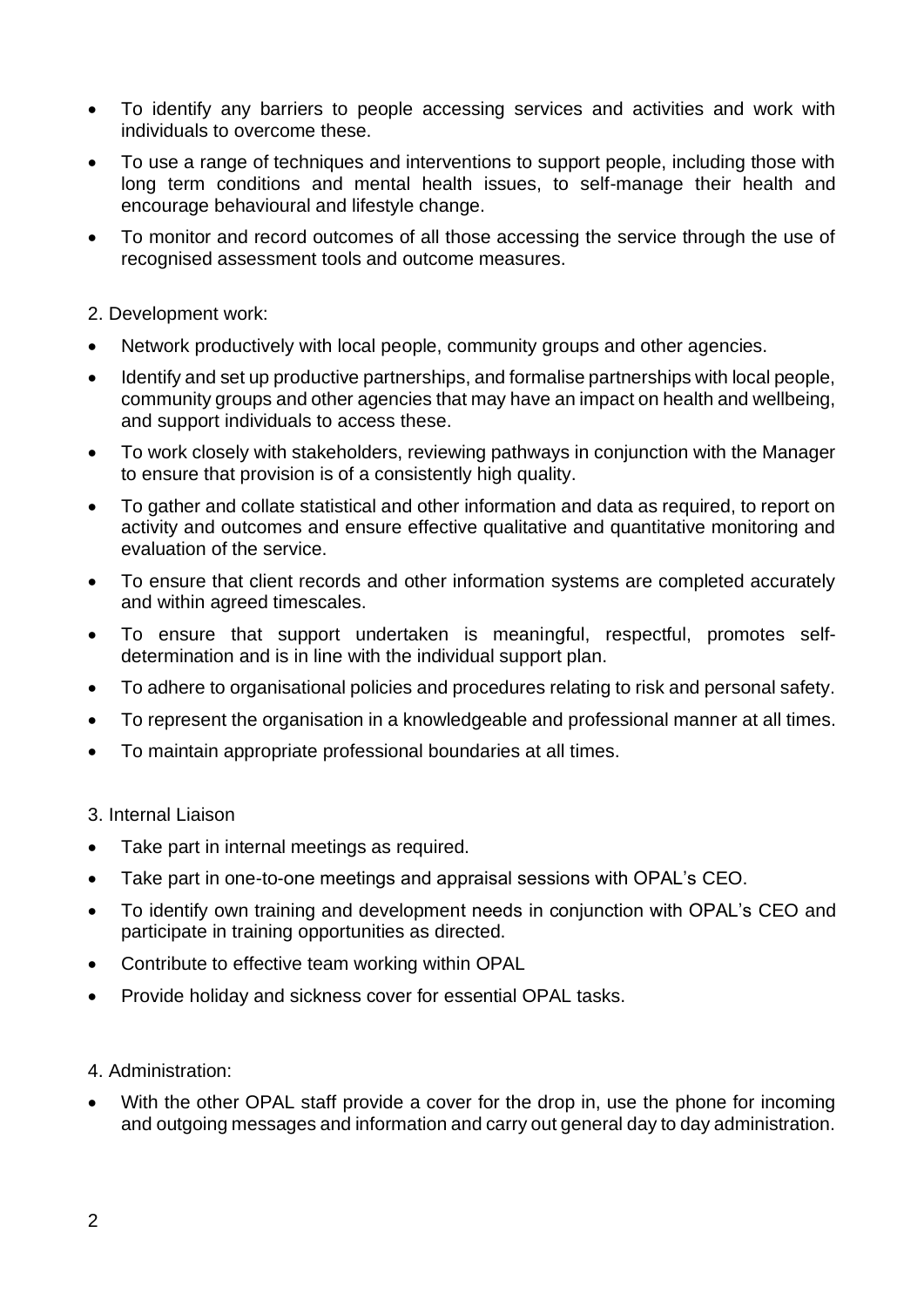- 5. Policies
- Work with existing policies including health and safety, equal opportunities, safeguarding and any others in place.

#### **Carry out any other tasks commensurate with responsibilities of the post.**

# **Person Specification**

## **SWIFt Project Worker**

OPAL aim to provide high quality services adhering to principles of best practice, promoting equal opportunities and working positively with diversity. All posts have two main functions: to carry out the duties as outlined and be proactive in continuously improving service delivery.

We expect all employees to carry out their duties in a professional manner with a client focus, ensuring that respect and courtesy is shown to them, colleagues, other service providers and all those in contact with the organisation.

#### **Knowledge & Skills**

| <b>Essential:</b>                                                                                                         | Desirable:                                                                                                     |
|---------------------------------------------------------------------------------------------------------------------------|----------------------------------------------------------------------------------------------------------------|
| Excellent verbal communication skills with the<br>ability to communicate effectively at all levels                        | Knowledge of the range of community groups<br>and services which support wellbeing in older<br>people in Leeds |
| Good technical literacy of Microsoft<br>Applications e.g. Word, Excel, and Access etc.                                    | Knowledge of a range of interventions which<br>support behavioural change e.g. Motivational<br>Interviewing    |
| Good interpersonal skills including listening<br>and displaying empathy                                                   |                                                                                                                |
| Creative, flexible and imaginative approach to<br>working with people with diverse support<br>needs                       |                                                                                                                |
| Understanding of the issues, needs of and<br>barriers older people face to accessing<br>services and how to overcome them |                                                                                                                |
| Ability to support and motivate people to make<br>sustained changes in their lives                                        |                                                                                                                |
| Ability to reflect on and share practice with<br>peers                                                                    |                                                                                                                |